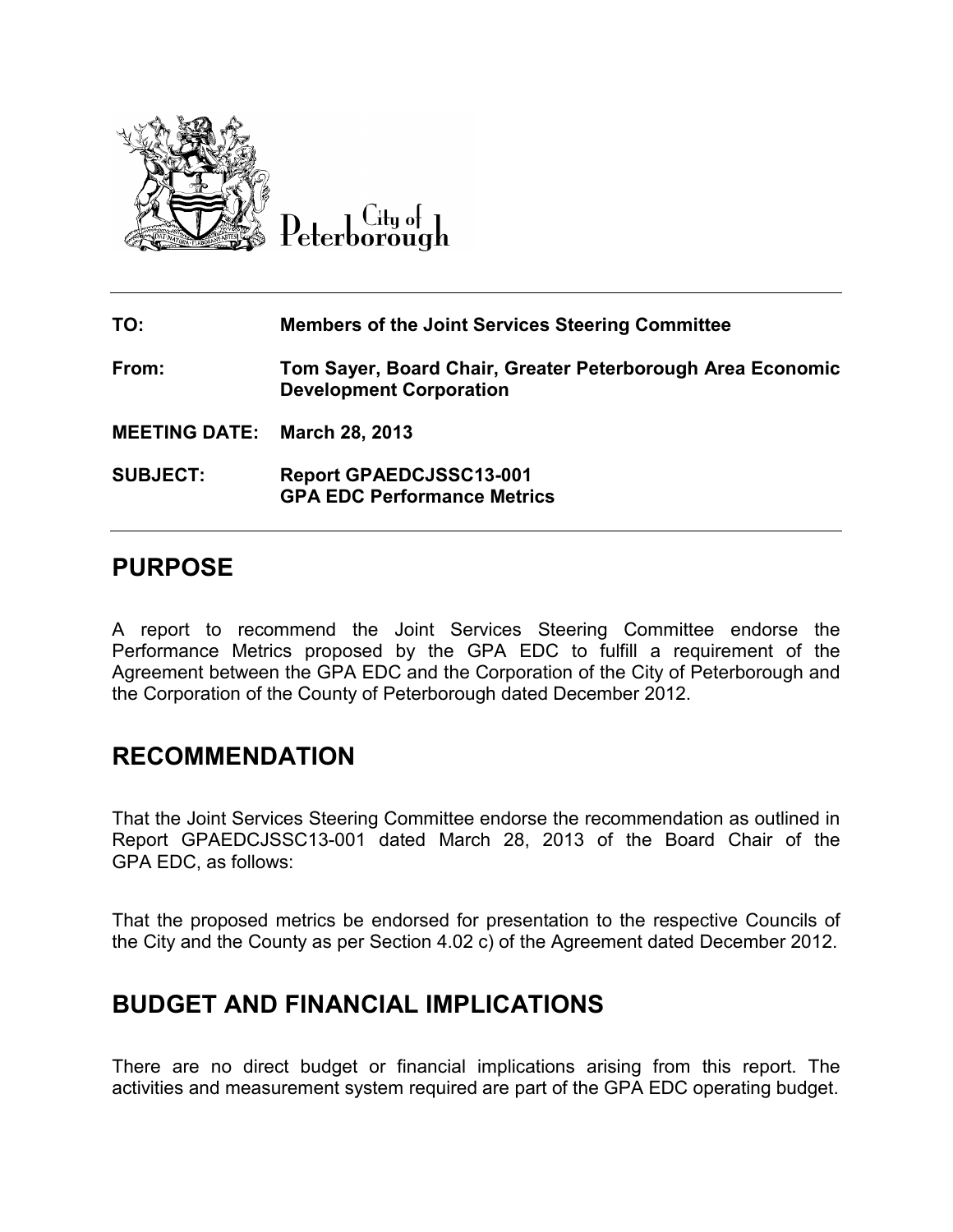# **BACKGROUND**

The Greater Peterborough Area Economic Development Corporation acts as the primary economic development organization of the region of Peterborough. The GPA EDC has the responsibility for the provision of economic development and tourism activities within the City and County of Peterborough. The terms and conditions of the delivery of these services are contained in an agreement between the three parties which comes up for renewal every four years.

Prior to the development of December 2012 agreement, the Board of Directors of the GPA EDC instructed the Executive Committee to ensure that the new agreement improves the understanding of the GPA EDC's activities and outcomes amongst the GPA EDC's primary stakeholders and the residents of the Peterborough Region. The Executive proposed a modified format that moved description of the core activities into an appendix of the agreement (Appendix A) that would be reviewed annually to ensure the activities are aligned with the strategic direction of the County and City of Peterborough. In addition, it was proposed that two additional appendices be created:

- i) Appendix B containing metrics to demonstrate the progress of the Corporation (GPA EDC) in achieving its strategic plan and also to demonstrate the impact of the Corporation's actions and programmes on key measures of Economic Development in the City and County of Peterborough.
- ii) Appendix C containing additional services provided by the GPA EDC to the City, the County or both that are funded outside of the base funding provided by the Agreement.

The December 2012 agreement indicated that in the first quarter of 2013 the Board would present to the Joint Services Steering Committee and to each Council a set of metrics that will be used to monitor and guide the GPA EDC's actions in the upcoming year. The proposed metrics for Appendix B are the subject of this report.

Performance measurement is not a simple task for Economic Development. Metrics such as reduced unemployment or increased average wages can be measured but determining the impact of a specific set of activities can often be difficult due to the number of uncontrollable factors at play. Historically, measures of inputs (dollars spent, human resources applied) and outputs (events held, calls made, trade shows attended) have been used to demonstrate the effort being expended because outcomes (impact) were too difficult to measure. More recently, stakeholders in all sectors have become insistent on accountability and demonstrating impact. Performance Measurement Systems focused on outcomes are currently encouraged by international (IEDC), national (EDAC) and provincial (EDCO) economic development organizations.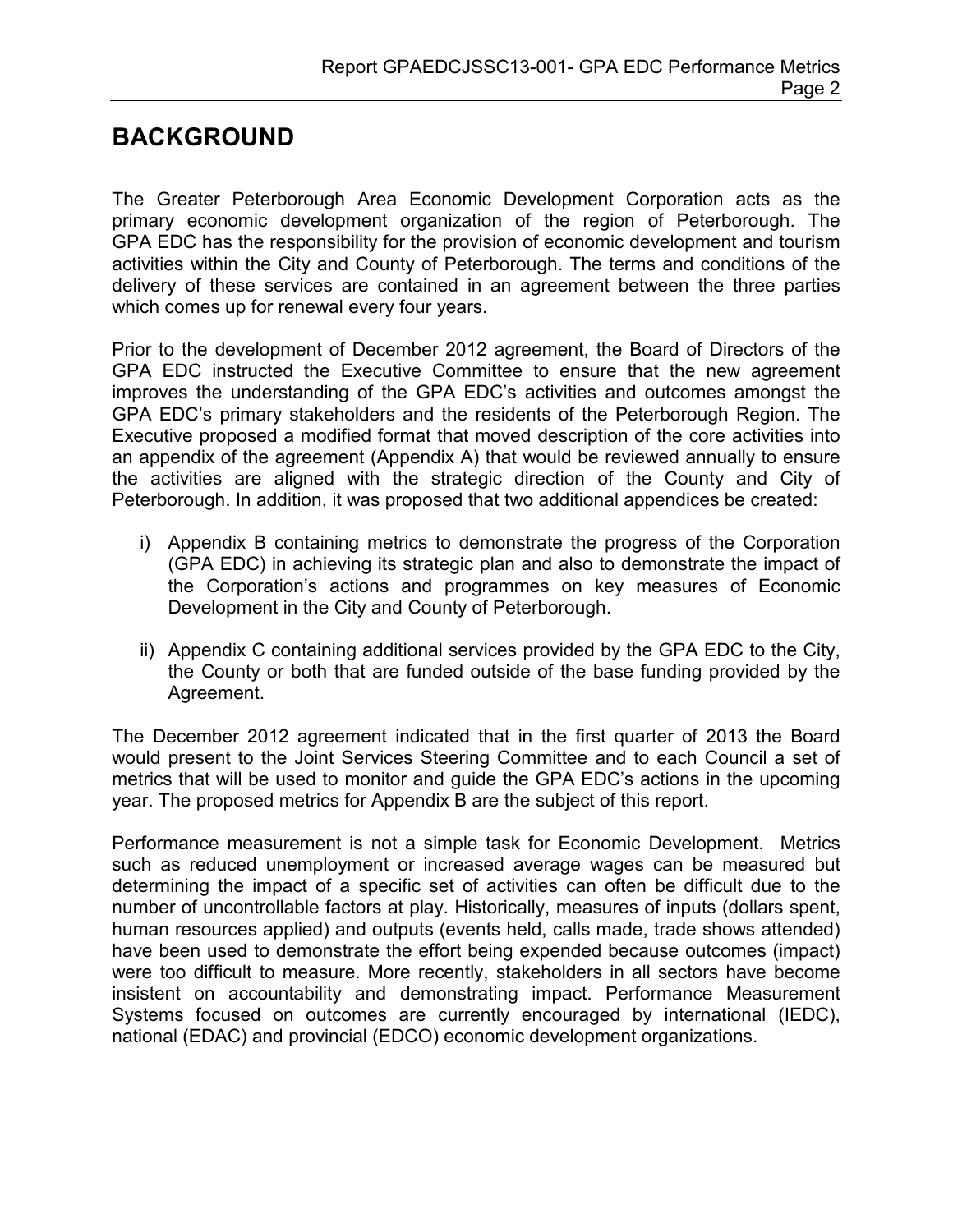The 14 metrics which are being proposed for Appendix B of the agreement are fully integrated into the operation of the GPA EDC. In 2012 the GPA EDC developed a Performance Measurement System based on the Balanced Scorecard model. The full organization, with the facilitation of a consultant, was engaged in the development of the System and the individual scorecards upon which it is based. It was decided that the Key Performance Indicators (KPI) in the scorecards would emphasize outcome measures rather than activity measures. Each staff score card has 13 objectives, the top 3 being weighted to generate fifty percent of the total score. The KPI's are measured on a monthly, quarterly or annual basis depending on the nature of the objective. This generates a total of 234 objectives which flow into the 13 organizational performance indicators that make-up the President and CEO's Score Card which is reviewed quarterly by the Board of Directors. These thirteen metrics plus Director level metrics make up the KPI's which are being recommended as Appendix B of this report. (There is no Appendix A, Appendix B is used to maintain consistency with the Agreement.)

Despite the effort expended to date, it must be borne in mind that the Performance Measurement System is still a work in progress. The metrics are intended to be demanding but achievable. For some of the KPI's, obtaining valid data will be a challenge. The GPA EDC is implementing a Customer Relationship Management (CRM) database which will be used to manage much of the economic development activity including client interactions. Ultimately however, the quality of the data for some of the outcomes will rely on the willingness of clients/participants to provide what may be considered sensitive information.

If the Joint Services Steering Committee endorses the annual metrics, they will be presented to both Councils for approval.

Submitted by,

Dan Taylor **The Community Community** Community Community Community Community Community Community Community Community Community Community Community Community Community Community Community Community Community Community Commu President and CEO, GPA EDC Board Chair, GPA EDC

Contact Name: Tom Sayer Phone: 705-760-6310 Fax: 705-743-3093 E-Mail: tlsayerx@nexicom.net

Attachments: Appendix B: - GPA EDC 2013 Annual Performance Metrics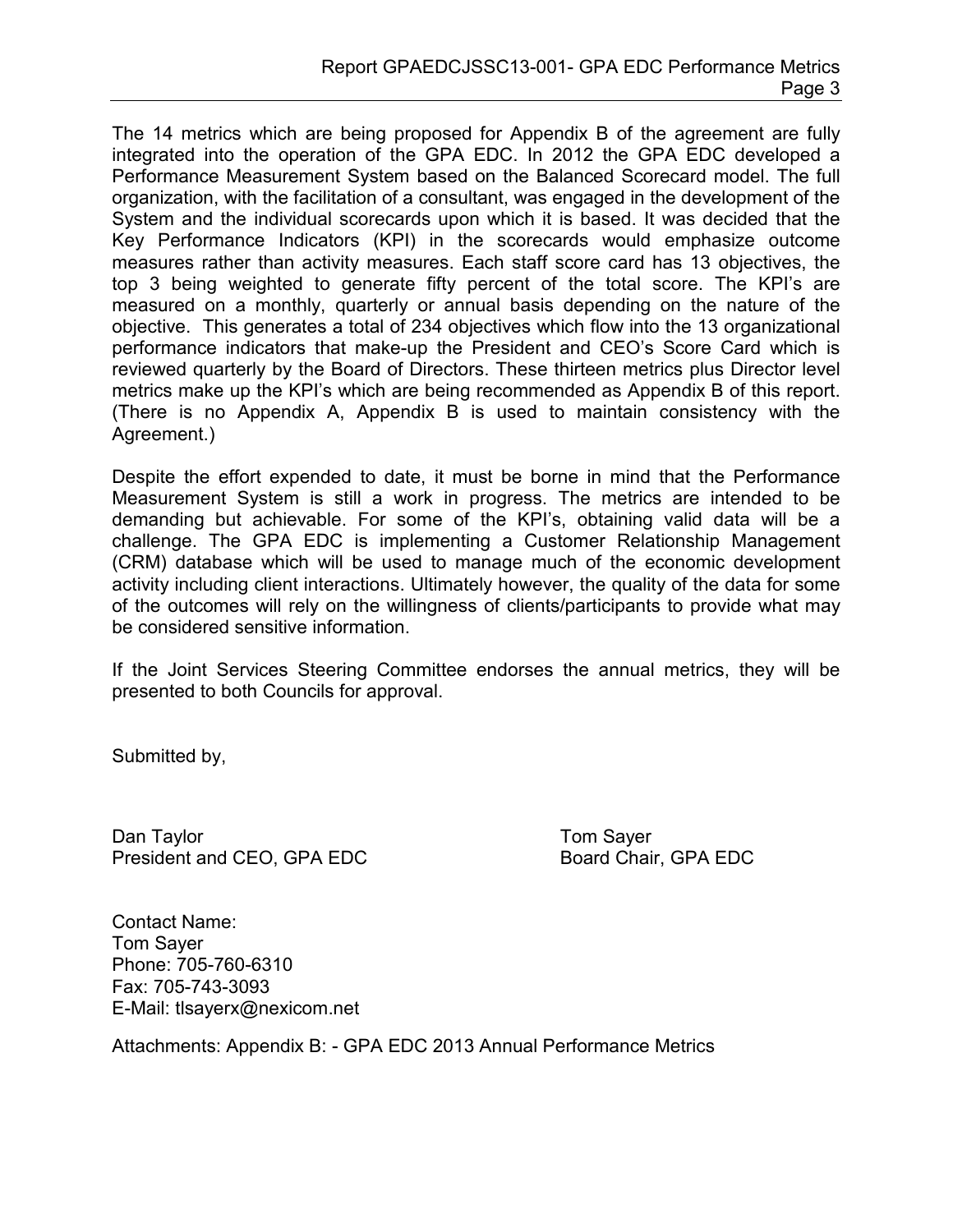#### **APPENDIX B**

### **GPA EDC 2013 ANNUAL PERFORMANCE METRICS**

#### **Corporate Mission**

#### **Business Retention and Expansion**

- 1.1. **Achieve 60** business start-ups, relocations or expansions by GPA EDC clients **Data:** tracked directly in CRM
- 1.2. GPA EDC client announcements of job retention or additions which will over the course of one year result in the **net addition/retention of 100 jobs Data:** survey/interview clients
- 1.3. Facilitate the process for GPA EDC clients in getting **over \$1,000,000** in Federal, Provincial or other external agency grants. **Data:** track activity successes of GPA EDC & GPIC

#### **Key Economic Development priority achievement**

2.1. Build, maintain and support a Key Relationship file with a **minimum of five (5) clients** considering new business investments in the next two years; each representing an investment of over **\$5 million**<sup>1</sup>

**Data:** tracked in CRM

- 2.2. Build, maintain and support a Key Relationship file of over **5 clients** considering new investments at the Airport or in the Aviation segment **Data:** tracked in CRM
- 2.3. Achieve a minimum of **2.5% growth** in tourism revenues in the region **Data:** develop survey of regional businesses, use RTO data as a benchmark
- 2.4. Jointly with GPIC, build, maintain and support a Key Relationship file which includes a minimum of **5** clients in process of launching innovative technology companies in the region.

**Data:** track within CRM

#### **Quality of Life – regional income level increase**

3.1. New jobs created will have a average wage rate that is **2.5% higher** than the previous year's average wage for the region

**Data:** survey clients in the CRM, develop benchmarking from external sources.

 $\overline{a}$ <sup>1</sup> Does not include the Airport and Aviation or Innovative Technology Key Relationship Files – separate Key Relationship Files are maintained in the Scorecards for these area